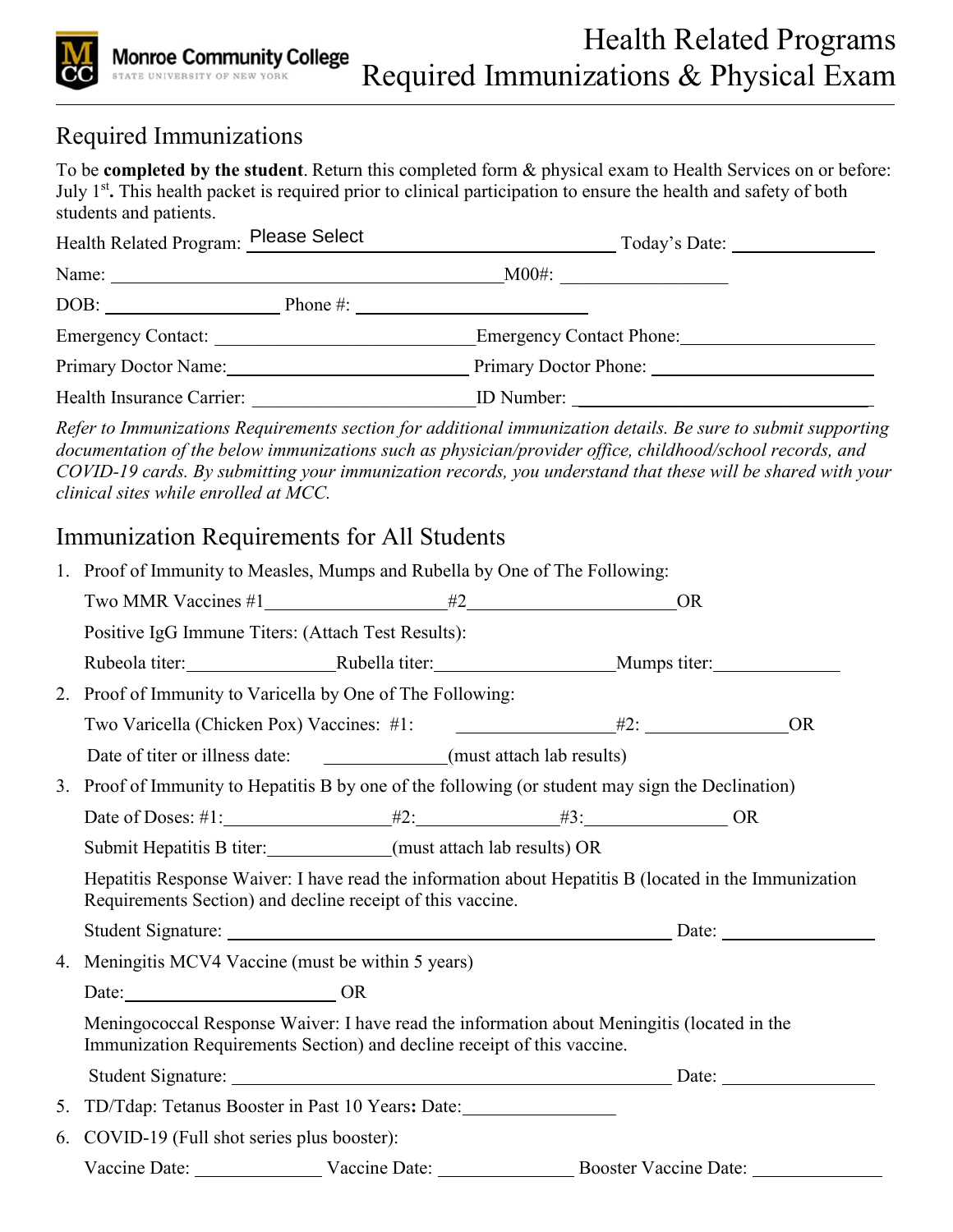

### Physical Exam

To be completed by your **Health Care Provider**. Please refer to the program-specific Technical Standards on the following pages prior to completion of the physical exam.

# Health/Physical Exam Requirements

Students must have an annual health/physical exam while participating in all MCC Health Related Programs. If you are not current with this requirement, you will not be allowed to attend your clinical course until you are compliant. This may result in needing to take the course at another time and not progressing in your program of study. *NOTE: Students who have a condition (impairment) which could interfere with the performance of their essential duties, should connect with MCC's Disability Services to determine what accommodations would be reasonable in a clinical setting.* 

| Name: $DOB:$                                                                        |                                                                                                               |
|-------------------------------------------------------------------------------------|---------------------------------------------------------------------------------------------------------------|
|                                                                                     |                                                                                                               |
| Physical Exam Date (must be within one year):                                       |                                                                                                               |
| Height: Weight: Blood Pressure: / Pulse:                                            |                                                                                                               |
|                                                                                     |                                                                                                               |
|                                                                                     |                                                                                                               |
|                                                                                     |                                                                                                               |
|                                                                                     |                                                                                                               |
|                                                                                     |                                                                                                               |
| Tuberculosis                                                                        |                                                                                                               |
| Must be within 6 months.                                                            |                                                                                                               |
|                                                                                     |                                                                                                               |
|                                                                                     |                                                                                                               |
|                                                                                     |                                                                                                               |
| PPD Result in mm:                                                                   |                                                                                                               |
|                                                                                     |                                                                                                               |
|                                                                                     |                                                                                                               |
| Or Submit IGRA/T Spot with Lab Results attached.                                    |                                                                                                               |
| IGRA/T Spot Date:                                                                   |                                                                                                               |
| IGRA/T Spot Result:                                                                 |                                                                                                               |
| positive with negative chest xray, student must complete TB symptom screening form. | If recent PPD results are $\geq 10$ mm or IGRA results are positive, a chest x-ray is REQUIRED. If known past |
|                                                                                     |                                                                                                               |
|                                                                                     |                                                                                                               |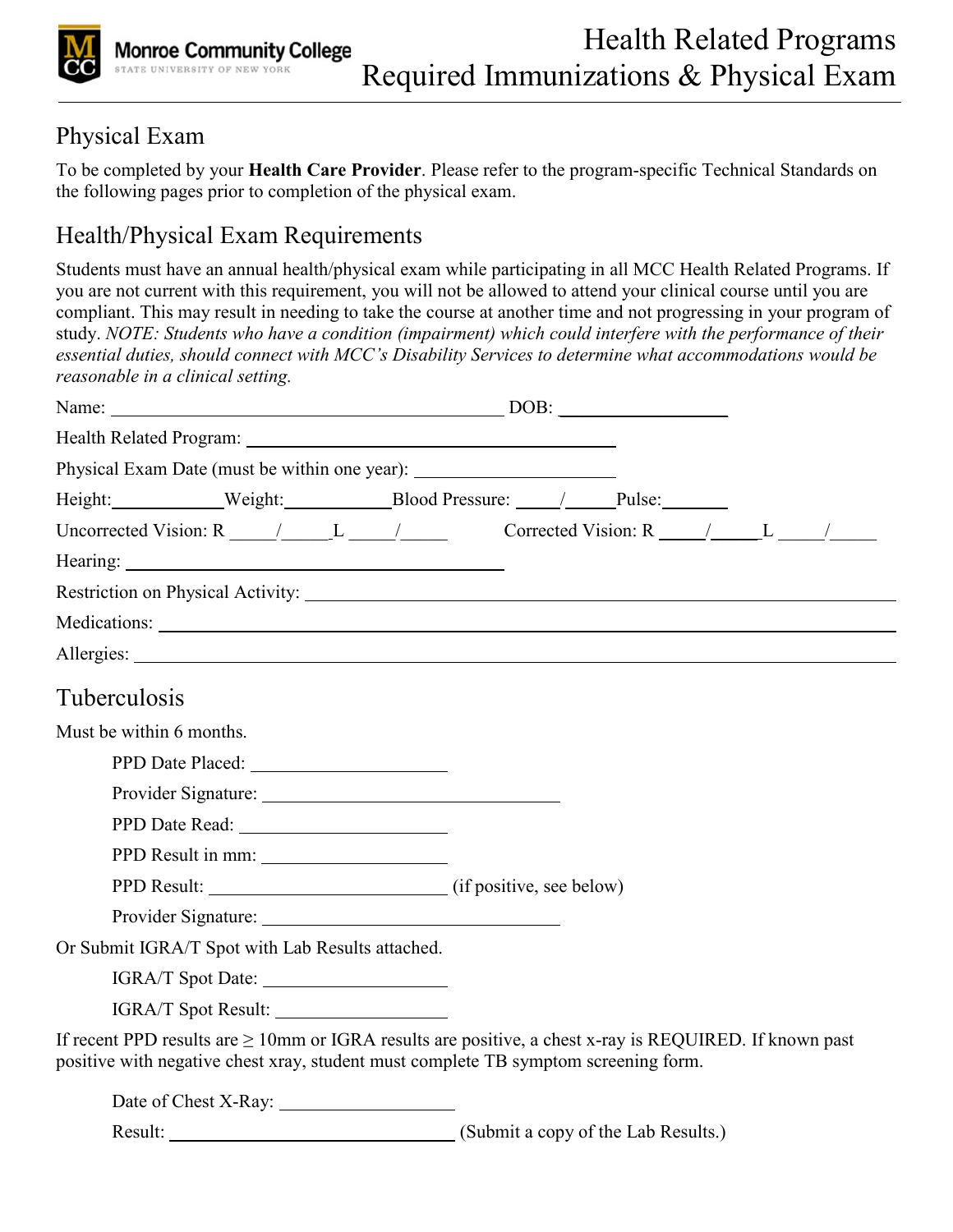*I certify that the above student/patient is in good health as determined by a recent physical examination of sufficient scope to ensure that he or she is free from health impairments which may be of potential risk to patients or other personnel or which may interfere with the performance of his or her duties, including the habituation or addiction to depressants, stimulants, narcotics, alcohol or other drugs or substances which may alter the individual's behavior. This individual is able to participate in clinical learning experiences as a student in a Health Professions Program. Please refer to the program technical standards for additional information.* 

Select one option below:

| Yes                                                             |
|-----------------------------------------------------------------|
| Yes, with my recommendation for further evaluation / treatment: |
| No                                                              |
|                                                                 |

Health Care Provider's Signature or Stamp (with Title):

Print Health Care Provider's Last Name:

| Office Phone: | Office Fax: |  |
|---------------|-------------|--|
|               |             |  |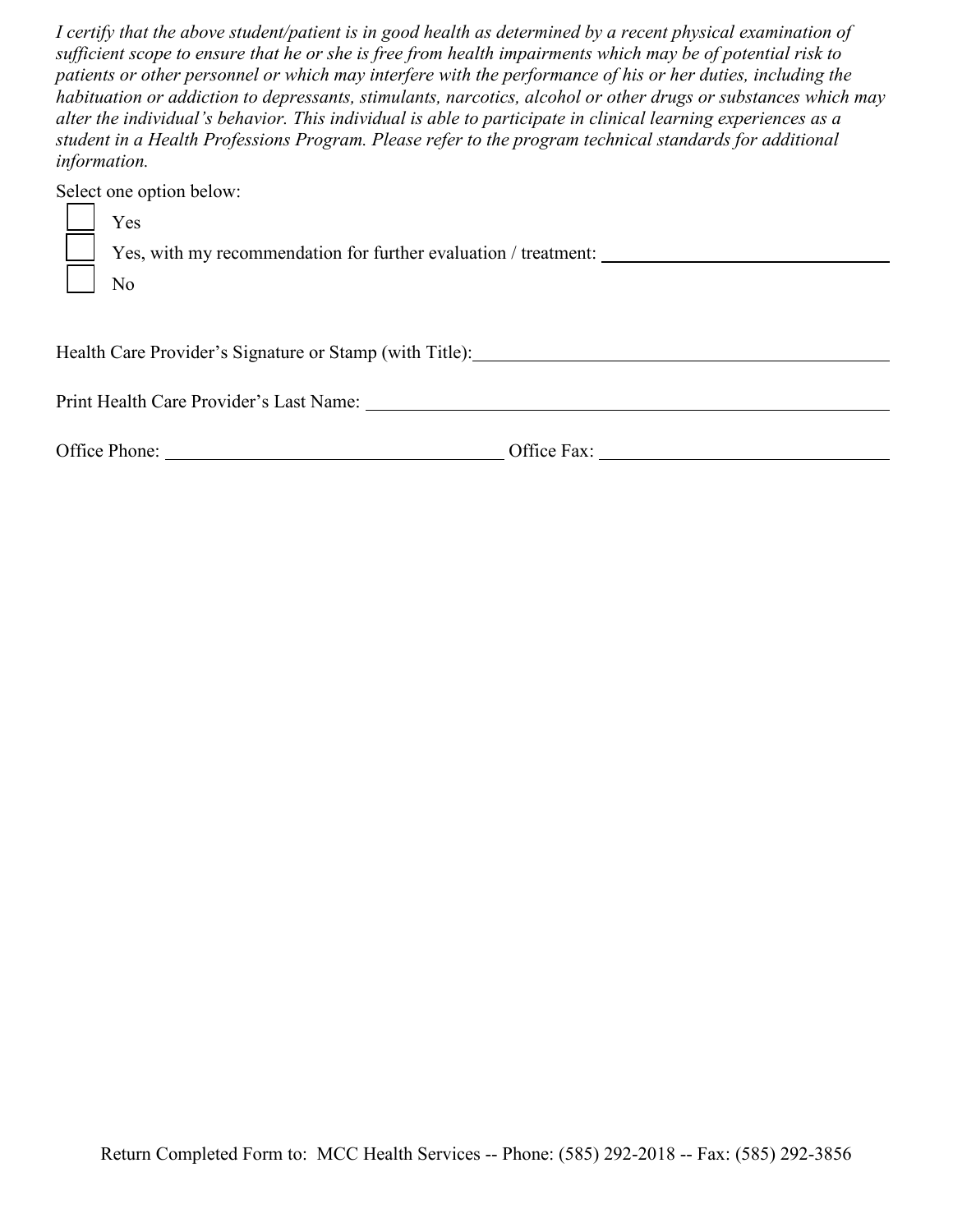# Measles, Mumps, And Rubella (MMR)

New York State Public Health Law #2165 requires all students born on or after January 1, 1957, to provide proof of immunity against measles, mumps, and rubella.

Measles

- Two doses of live measles vaccine (or two doses combined MMR vaccine) given on or after the first birthday, at least 28 day apart;
- **Or** Titer date and result NOTE: If your titer test does not indicate immunity, you will need to receive the vaccine, per NYS law.

Mumps

- One dose of live mumps vaccine (or combined MMR vaccine) received on or after the first birthday;
- **Or** Titer date and result *NOTE: If your titer test does not indicate immunity, you will need to receive the vaccine, per NYS law.*

Rubella

- One dose of live rubella vaccine (or combined MMR vaccine) received on or after first birthday.
- **Or** Titer date and result *NOTE: If your titer test does not indicate immunity, you will need to receive the vaccine, per NYS law.*

### Meningococcal Meningitis / Mcv4 (Menactra/Menveo) Vaccine

New York State Public Health #2167 requires postsecondary students to understand the risks and recommendations of meningococcal meningitis vaccination. Students are required to provide proof of a Meningitis ACWY vaccine within the past 5 years **or** you can choose to decline this vaccine. By declining the vaccine, you attest that you have received the information regarding meningococcal disease available at <https://www.health.ny.gov/publications/2168/> or by visiting the Health Services website under Immunizations. You understand the risks of not receiving the meningococcal vaccine. If you decide in the future to receive this vaccine, you can receive it from your private health care provider, local health department or the Monroe County Health Department's Immunization Clinic.

## Hepatitis B Vaccine

Provide proof of Hepatitis B vaccine series, or a positive immune titer **or** you can choose to decline this immunization. By declining this vaccination, you attest that you have received the information regarding Hepatitis B and you understand that due to a possible exposure to blood or bodily fluids in your training, you may be at risk of acquiring Hepatitis B virus infection, a serious liver disease. Available at: [https://www.health.ny.gov/diseases/communicable/hepatitis/hepatitis\\_b/fact\\_sheet.htm.](https://www.health.ny.gov/diseases/communicable/hepatitis/hepatitis_b/fact_sheet.htm) If you decline the vaccine at this time and continue to have occupational exposure to blood or other potentially infectious materials and wish to be vaccinated with the Hepatitis B vaccine, you can receive this vaccine from a medical physician or the health care agency that employs you.

### Td or/and Tdap Vaccine

Provide proof of either Td (Tetanus/Diphtheria) or/and Tdap (Tetanus/Diphtheria/Pertussis) within ten years of the start of classes.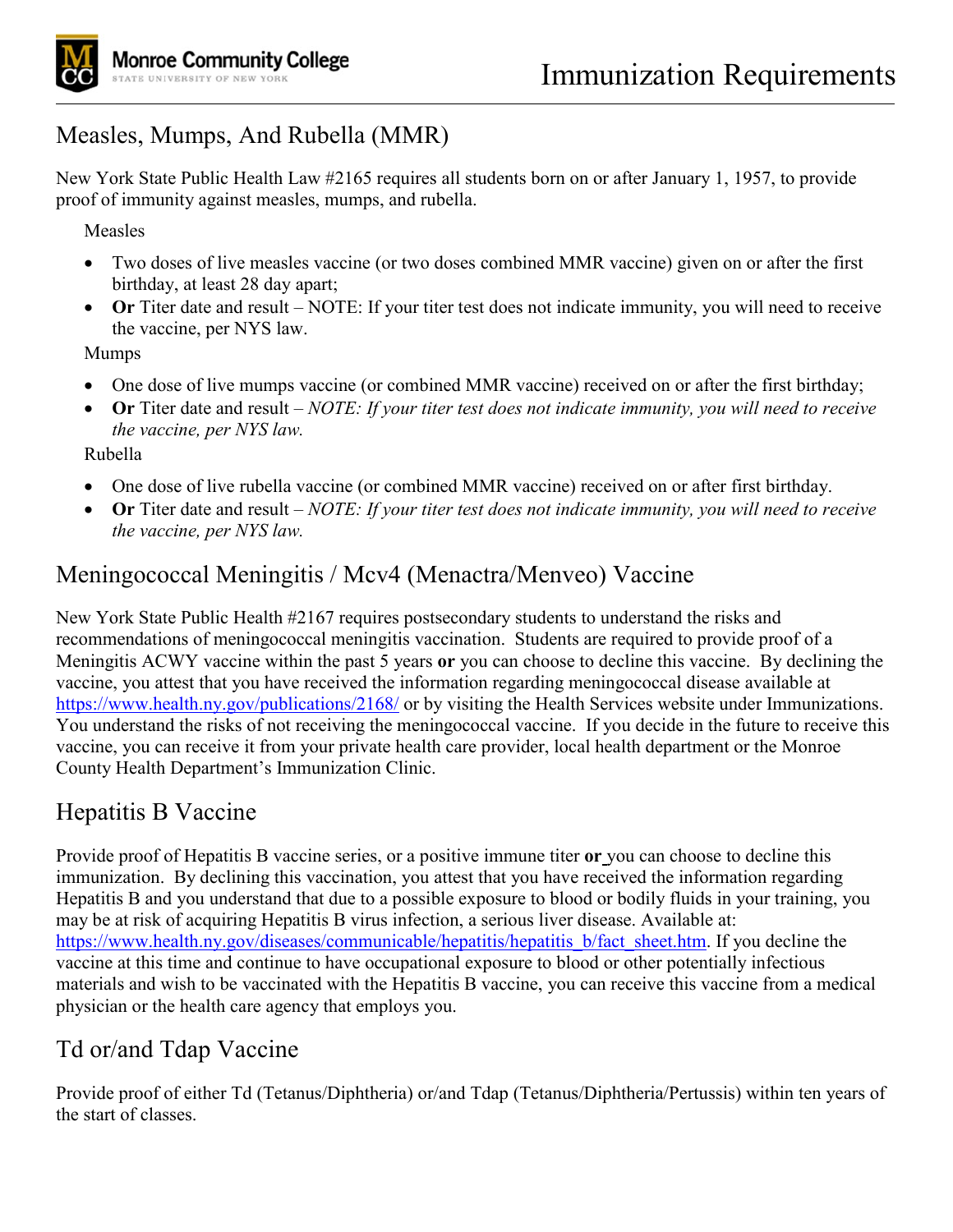## Varicella (Chickenpox)

Provide proof of two doses **or** provide proof of date of Illness of chicken pox/shingles **or** date of positive Varicella Titer.

### Tuberculosis Screening

Required for all students within 6 months of the start of classes. A Mantoux TB test (PPD) **or** a Quantiferon (IGRA) test is required. The PPD skin test must be read within 48-72 hours of administration **or** a copy of the IGRA lab report must be submitted. Students with proof of a positive PPD skin test or positive IGRA test must have a chest x-ray completed. A copy of the chest x-ray results and lab report must be submitted.

### Influenze Vaccine

In 2013, the New York State Public Health and Health Planning Council adopted a regulation that requires all healthcare workers (of which students are included) to protect themselves from contracting and exposing patients to the influenza virus. Please refer to the health-related program in which enrolled for documentation requirements related to the influenza vaccine and/or influenza declination form.

### COVID-19

All MCC students are required to provide proof of full COVID 19 vaccination series and booster to attend on campus classes and/or participate in any on campus activities, unless the student has been approved a religious or medical exemption. If approved an exemption, the student is required to abide by the most recent guidance.

\*Please visit<https://www.health.ny.gov/prevention/immunization/>for additional information regarding the above vaccines and immunizations.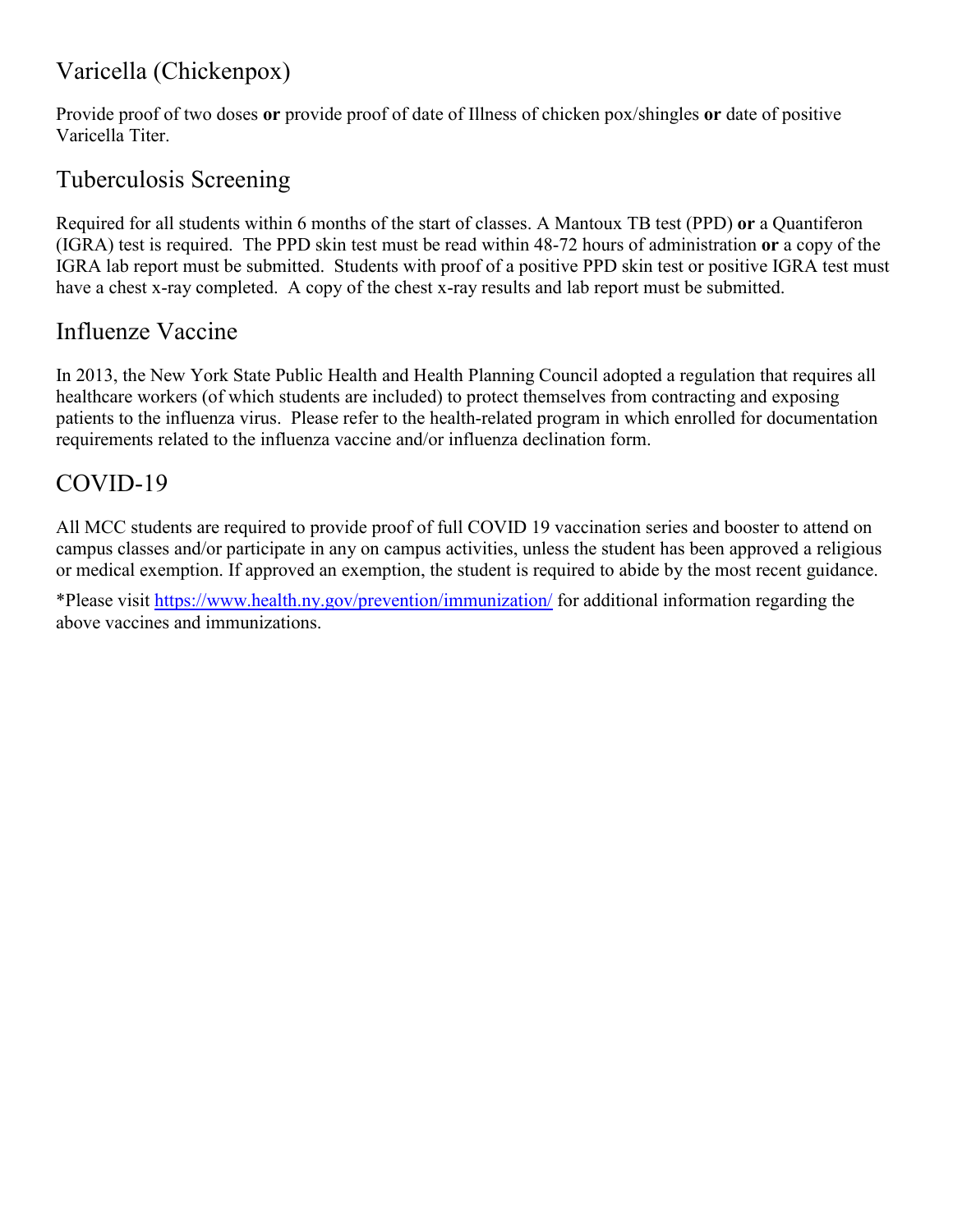

| Program                  | <b>Technical Standards</b>                                                                                                                                                                                                                                                                                                                                                                                                                                                                                                                                                                                                                                                                                                                                                                                                                                                                                                                                                                                                                                                                                                                                                                                                                                                                                                                                                                                                                                                                                                                                                                                                                                                                                                                            |
|--------------------------|-------------------------------------------------------------------------------------------------------------------------------------------------------------------------------------------------------------------------------------------------------------------------------------------------------------------------------------------------------------------------------------------------------------------------------------------------------------------------------------------------------------------------------------------------------------------------------------------------------------------------------------------------------------------------------------------------------------------------------------------------------------------------------------------------------------------------------------------------------------------------------------------------------------------------------------------------------------------------------------------------------------------------------------------------------------------------------------------------------------------------------------------------------------------------------------------------------------------------------------------------------------------------------------------------------------------------------------------------------------------------------------------------------------------------------------------------------------------------------------------------------------------------------------------------------------------------------------------------------------------------------------------------------------------------------------------------------------------------------------------------------|
| Clinical Lab Technician  | • Possess sufficient visual acuity to characterize color, consistency, and clarity of<br>biological samples and to read and comprehend text, numbers and graphs<br>displayed in print and on video monitors.<br>Able to use a binocular microscope to discriminate among fine differences in<br>structure and color in microscopic specimens.<br>• Able to see and/or hear alarms (instrument errors and facility-wide alerts).<br>• Able to move freely and safely about a lab and reach bench tops and shelves and<br>patients lying in hospital beds or seated in specimen collection furniture.<br>• Perform moderately taxing continuous physical work that may require prolonged<br>sitting and/or standing over several hours and may take place in cramped<br>positions.<br>• Lift and move objects of at least 20 pounds.<br>• Perform fine motor tasks such as pipetting, inoculating media, withdrawing a<br>blood sample from a patient, and using touchscreens and/or a computer keyboard<br>and mouse.<br>Able to communicate with patients, families, coworkers and other healthcare<br>providers in English both verbally and in writing.<br>• Able to follow verbal and written instructions in order to correctly and<br>independently perform laboratory test procedures.<br>• Able to provide professional and technical services while experiencing the<br>stresses of task related uncertainty (ambiguous test orders, ambivalent result<br>interpretation), emergent demands (STAT test orders), and a distracting<br>environment (high noise levels, crowding, complex visual stimuli).<br>• Able to adapt to professional and technical change and to working with<br>infectious and possibly unpleasant biological samples. |
| Dental Hygiene/Assisting | • Able to reach, move and adjust x-ray tube located at a height of approximately<br>54 inches from the floor.<br>• Able to reach into darkroom tanks for processing located at a height of 36-40<br>inches.<br>• Provide clear verbal commands to the patient while performing dental hygiene<br>services, and at a distance of 6-10 feet from the x-ray chair while located behind<br>a lead protected exposure control wall.<br>• Have hearing corrected to be able to hear a patient at a distance of 6-10 feet<br>while located behind a lead protected exposure control wall.<br>• Have sight corrected to read millimeter markings at a distance of 8-12 inches.<br>• Able to operate rheostat control with feet.<br>• Have use of hands and fingers and adequate range of motion to safely perform all<br>necessary instrumentation in providing preventative dental hygiene services.<br>• Able to sit on operator's stool on a seat approximately 19 inches from the floor.<br>• Have arms proportionately long enough to fit across own body and reach head<br>and neck area of patient.<br>Are you using illegal drugs?<br>٠<br>• Are you allergic to film processing chemicals (developer and fixer solutions) or<br>personal protective gloves, masks, and eyewear used for "universal precautions".                                                                                                                                                                                                                                                                                                                                                                                                                                     |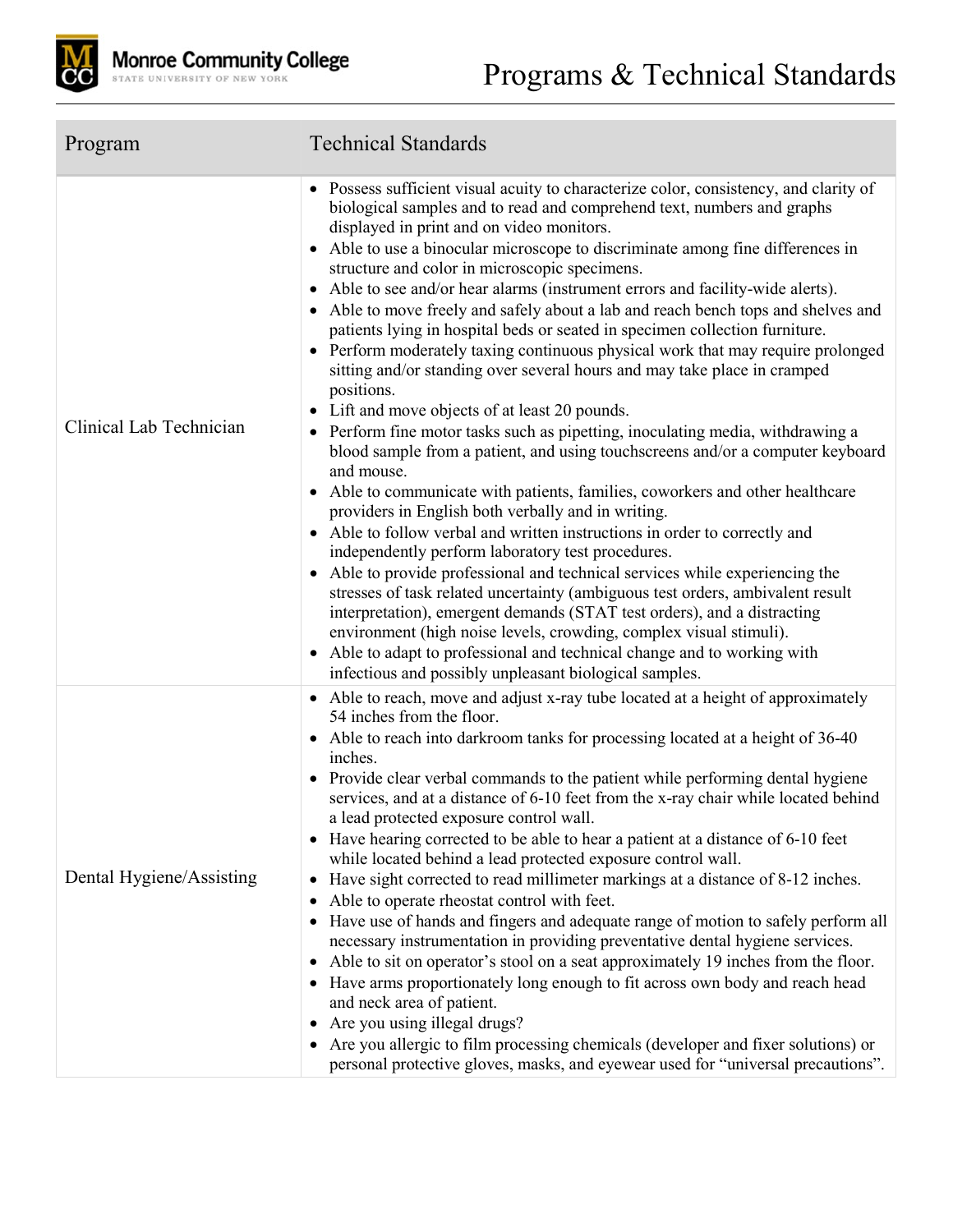| Program              | <b>Technical Standards</b>                                                                                                                                                                                                                                                                                                                                                                                                                                                                                                                                                                                                                                                                                                                                                                                                                                                                                                                                                                                                                                                                                                                                                                                                                                                                                                                                                                                                                                                                                                                                             |
|----------------------|------------------------------------------------------------------------------------------------------------------------------------------------------------------------------------------------------------------------------------------------------------------------------------------------------------------------------------------------------------------------------------------------------------------------------------------------------------------------------------------------------------------------------------------------------------------------------------------------------------------------------------------------------------------------------------------------------------------------------------------------------------------------------------------------------------------------------------------------------------------------------------------------------------------------------------------------------------------------------------------------------------------------------------------------------------------------------------------------------------------------------------------------------------------------------------------------------------------------------------------------------------------------------------------------------------------------------------------------------------------------------------------------------------------------------------------------------------------------------------------------------------------------------------------------------------------------|
| Radiology Technology | • Able to reach, move and adjust x-ray equipment located to a height of 72 to 80<br>inches from the floor (may use a 6-inch footstool).<br>• Remove, lift and carry 5 cassettes, weight about 25 pounds. 3. Move patient in a<br>wheelchair or stretcher from a waiting area into the x-ray room.<br>• Assist a patient out of a wheelchair onto the x-ray table.<br>• Assist and physically support a patient, possible weak and unable to walk, stand,<br>sit or lie down. Assist a patient to sit up in bed or on a stretcher.<br>• Assist, as a member of a team, in moving a patient from a stretcher or bed onto<br>the x-tray table.<br>• Give clear, verbal commands to the patient while positioning a patient for an x-<br>ray procedure, and at a distance of 6-10 feet from the x-ray table while located in<br>a lead protected exposure control booth.<br>• Have hearing corrected to be able to hear a patient at a distance of 6-10 feet,<br>while located in a sound absorbing, lead protected exposure control booth.<br>• Have sight corrected to read and adjust x-ray control panel (size of digital<br>display of a microwave).<br>• Are you using illegal drugs?<br>• Maintain an alert level of consciousness and orientation to time, place and person<br>at all times.                                                                                                                                                                                                                                                                       |
| Nursing              | • Sit, stand, walk, bend and reach for long periods of time in accordance with the<br>length of the clinical day.<br>• Lift > 35 lbs. with or without assistance, push, pull, carry, grasp, twist,<br>hold/support extremities or persons (e.g. during transferring, ambulation, turning,<br>moving or lifting patients in bed).<br>• Manipulate equipment that requires both fine and gross motor skills such as, but<br>not limited to wheelchairs, beds, IV pumps, blood pressure cuffs, and computer<br>keyboards.<br>• Maintain full functional use of all senses, including feeling, hearing, seeing<br>speaking, and detecting odors for activities such as, but not limited to,<br>responding to alarm sounds, performing patient assessments, and reading<br>medical records.<br>Communicate information in English in an understandable and effective manner,<br>both person-to-person and with the use of telecommunications devices as well as<br>in writing, both longhand and by electronic/computer devices.<br>• Interpret written, verbal and electronic communication in English accurately.<br>• Maintain an alert level of consciousness and orientation to time, place and person<br>at all times.<br>• Function effectively in a fast-paced, dynamic environment.<br>• Exercise sound judgement regarding all responsibilities, using patience, tact, and<br>flexibility.<br>• Maintain a level of functioning unimpaired by substances such as alcohol,<br>prescription or illegal drugs.<br>• Maintain emotional health and mental well-being. |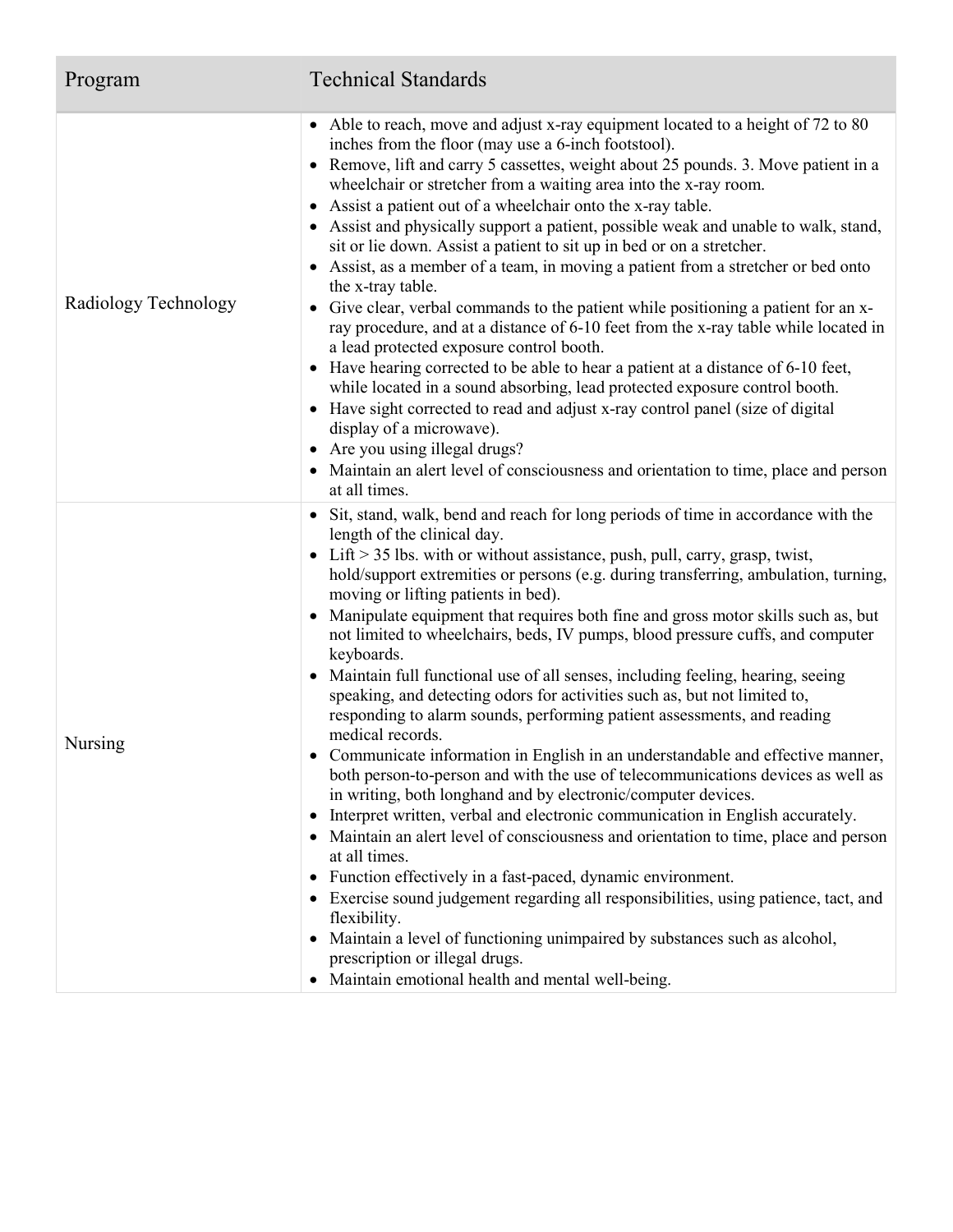| Program                    | <b>Technical Standards</b>                                                                                                                                                                                                                                                                                                                                                                                                                                                                                                                                                                                                                                                                                                                                                                                                                                                                                                                                                                                                                                                                                                                                                                                                                                                                                                                                                                                                                                                                                                                                                                                                                                                                                                                                                                                                                                                                                                                                                                                                                                                                                                                                                                                                                                                                                                                                                                                                                                                                                                                                                                                                                                                                                                                                                                                                                                                                                                                                                                                                                                                                                                                    |
|----------------------------|-----------------------------------------------------------------------------------------------------------------------------------------------------------------------------------------------------------------------------------------------------------------------------------------------------------------------------------------------------------------------------------------------------------------------------------------------------------------------------------------------------------------------------------------------------------------------------------------------------------------------------------------------------------------------------------------------------------------------------------------------------------------------------------------------------------------------------------------------------------------------------------------------------------------------------------------------------------------------------------------------------------------------------------------------------------------------------------------------------------------------------------------------------------------------------------------------------------------------------------------------------------------------------------------------------------------------------------------------------------------------------------------------------------------------------------------------------------------------------------------------------------------------------------------------------------------------------------------------------------------------------------------------------------------------------------------------------------------------------------------------------------------------------------------------------------------------------------------------------------------------------------------------------------------------------------------------------------------------------------------------------------------------------------------------------------------------------------------------------------------------------------------------------------------------------------------------------------------------------------------------------------------------------------------------------------------------------------------------------------------------------------------------------------------------------------------------------------------------------------------------------------------------------------------------------------------------------------------------------------------------------------------------------------------------------------------------------------------------------------------------------------------------------------------------------------------------------------------------------------------------------------------------------------------------------------------------------------------------------------------------------------------------------------------------------------------------------------------------------------------------------------------------|
| <b>Surgical Technology</b> | • Adequate visual acuity (with or without corrective lenses.<br>• Sufficient physical ability and manual dexterity to meet program requirements<br>including: the ability to stand, walk, kneel, lift, bend, push, carry, hold, grasp<br>without assistance and without assistive devices for long periods of time with<br>minimal/no breaks.<br>• Sufficient hearing (with or without hearing aids).<br>• Positive interpersonal skills in patient, staff, and faculty interactions.<br>• Possess short/long-term memory sufficient to perform tasks such as, but not<br>limited to, mentally tracking surgical supplies and performing anticipation skills<br>intraoperatively.<br>• Lift and carry a minimum of 35 pounds across a room.<br>• Communication skills necessary to meet objectives of the program and can<br>communicate and understand fluent English both verbally and in writing.<br>Emotionally and physically stable to function in a high stress environment.<br>$\bullet$<br>Demonstrate the use of positive coping skills under stress.<br>$\bullet$<br>Demonstrate calm and effective responses, especially in emergency situations.<br>$\bullet$<br>Make appropriate judgements and decisions.<br>٠<br>Refrain from nourishment or rest room breaks for up to 8 hours.<br>٠<br>Assemble equipment large and small.<br>$\bullet$<br>Move, manipulate O.R. equipment such as O.R. tables, beds, stretchers and<br>complete case carts.<br>• Drape equipment and the surgical patient without contamination of surgical field<br>with speed, accuracy and efficiency.<br>• Able to maintain sterility of surgical field using time, efficiency and accuracy.<br>Assist with transfer and transport of patients.<br>$\bullet$<br>• Assist with/and or lift, move, position, and manipulate, with or without assistive<br>devices, the patient who is unconscious.<br>• Assist with surgical prep of patients which involves elevation of extremities<br>while the RN circulator, assistor surgeon prepares the limb.<br>Manipulate instruments, supplies, and equipment with speed, dexterity, and good<br>$\bullet$<br>hand-eye coordination.<br>• Draw up medications/solutions in a syringe in a sterile manner from the sterile<br>field.<br>Pass instruments quickly and efficiently.<br>$\bullet$<br>Demonstrate manual dexterity.<br>٠<br>Demonstrate sufficient visual and tactile ability to load a fine (10-0) suture onto<br>$\bullet$<br>needles and needle holders with/without corrective lenses and while wearing<br>safety glasses properly, quickly and safely.<br>• Provide a safe environment for sharps on the sterile field in the operating room.<br>• Hear and understand muffled communications without visualization of the<br>communicator's mouth/lips and within 20 feet.<br>Hear activation/warning signals on equipment.<br>$\bullet$<br>• Able to retain information regarding the steps of surgical procedures so as to<br>anticipate the needs of the surgeons.<br>• Demonstrate sufficient peripheral vision to anticipate and function while in the<br>sterile surgical environment. |